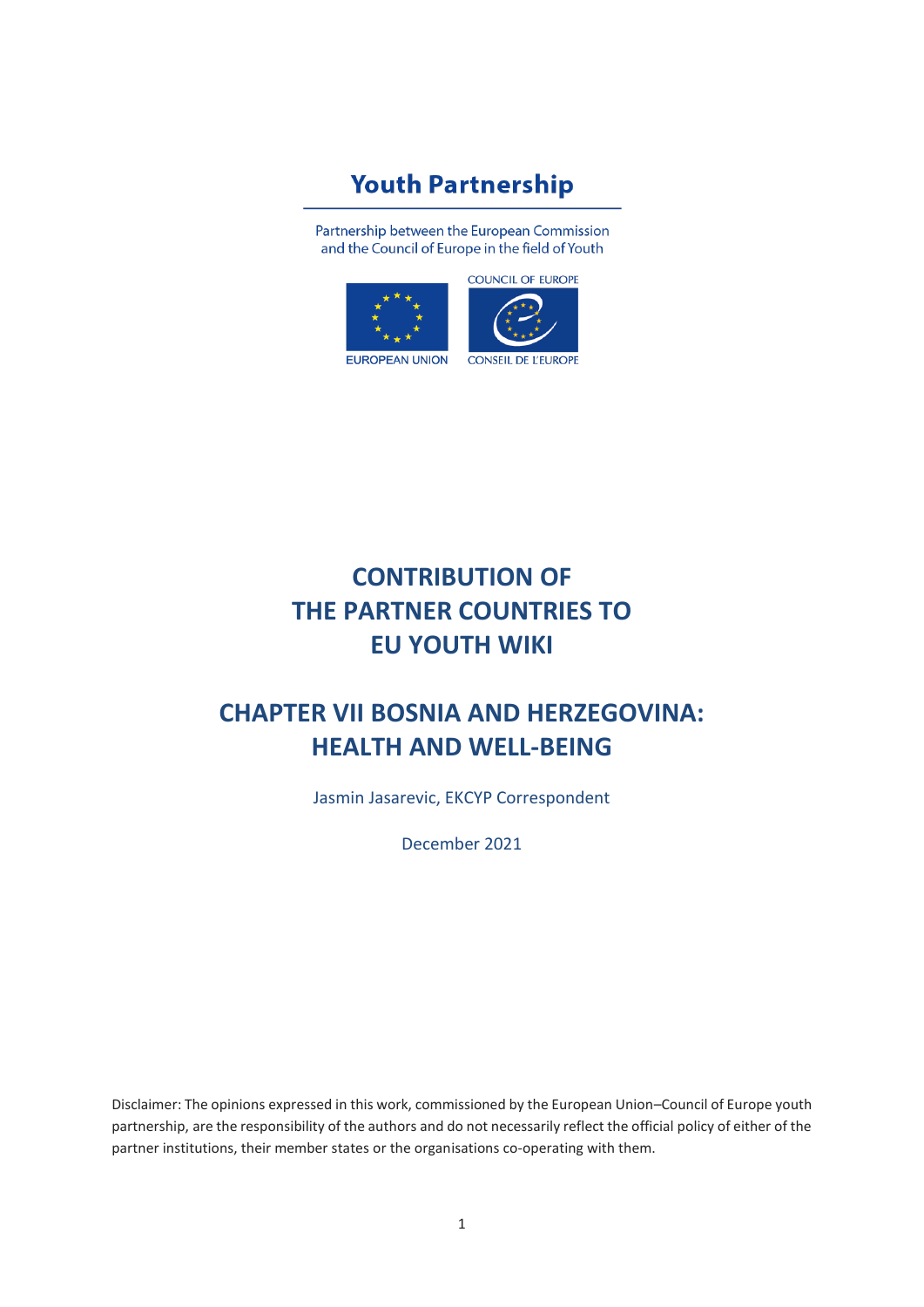# **Contents**

| 7.6. MECHANISMS OF EARLY DETECTION AND SIGNPOSTING OF YOUNG |  |
|-------------------------------------------------------------|--|
|                                                             |  |
|                                                             |  |
|                                                             |  |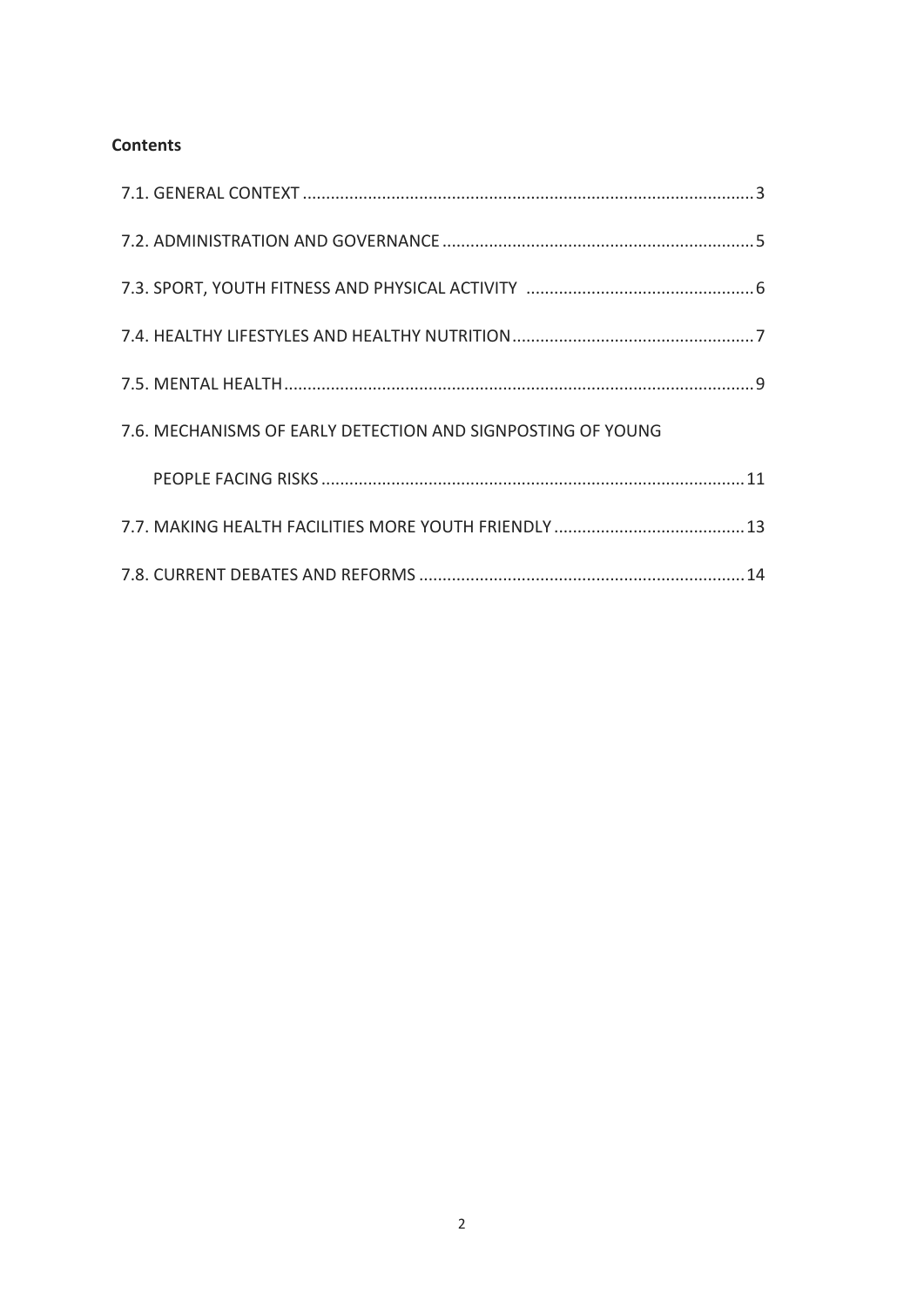# **7.1. General context**

Bosnia and Herzegovina is classified as an upper-middle-income country. As a former republic of the Socialist Federal Republic of Yugoslavia, Bosnia and Herzegovina inherited a fully articulated modern system of education, healthcare, social insurance and social assistance. Although the basic structures of the system remain in place today, the consecutive impact of the conflict of the 1990s, economic transition, external economic shock, austerity policies, low growth and rising inequality have left many parts of the system unable to provide the quality of care and equality of access required by citizens.

The existing social assistance system creates inequality among its clients based on both their place of residence (territorial inequality) and the social category to which the user belongs (status-based inequality).

Overall, the social assistance system in Bosnia and Herzegovina fails to reach many of the most vulnerable and keep them from descending into poverty.

At 9.2% of GDP, health care expenditure in Bosnia and Herzegovina is the highest in the region yet has lower health outcomes, fewer medical staff and a lower number of hospital beds in comparison with neighbouring countries. This is in part a result of the devolved administration, which entails substantial duplication and hinders co-ordination.

#### **Main trends in the health conditions of young people**

When it comes to the lifestyle of young people in Bosnia and Herzegovina, it seems worth mentioning that in 2014 the [Canton Sarajevo Ministry of Education, Science and Youth,](https://www.4icu.org/institutions/ba/971.html) acting in co-operation with "Association XY", issued a syllabus called [Healthy Lifestyles,](http://www.asocijacijaxy.org/development-of-teacher-s-manual-aligned-with-international-standards-for-comprehensive-sexuality-edu) targeting pupils at elementary schools, which should help youth to have more quality of life and to learn what quality of life is. According to an Association XY survey conducted before the syllabus was created, young people in Bosnia and Herzegovina enjoy shopping (33.9% of them say they go shopping at least once a week, although half of them have never done any shopping online), and 39% of young people believe that wearing branded clothes is important or very important. Healthy eating is important or very important to 84.5% of young people, while only 1.2% of them says it is not important at all. Of the only 16.7% of young people who say that they have more money for personal needs in comparison to other youth in Bosnia and Herzegovina, it is questionable how much they can afford healthy food and branded clothes. Yet 81% of respondents say that looking good is important or very important to them (48.5% of them say they are satisfied with the way they look, and 27.2% are very satisfied).

51% of youth say they never drink any alcohol and 96% have never used any soft drugs. Also, 66.6% of youth say they do not smoke cigarettes and never have. On the other hand, 20.3% of them smoke cigarettes every day.

When it comes to sexual and reproductive health, the most common age for the first sexual intercourse is 17-18, with 42% of young people saying they use birth control methods as a rule. However, 15.5% of young people were uncomfortable about discussing this issue.

71.6% of respondents rate their health as very good or excellent. In general, one can say that young people are aware of the importance of healthy lifestyles and try to base their lives on these foundations as much as possible.

In this context, 66.3% of young people say that engaging in sports is important or very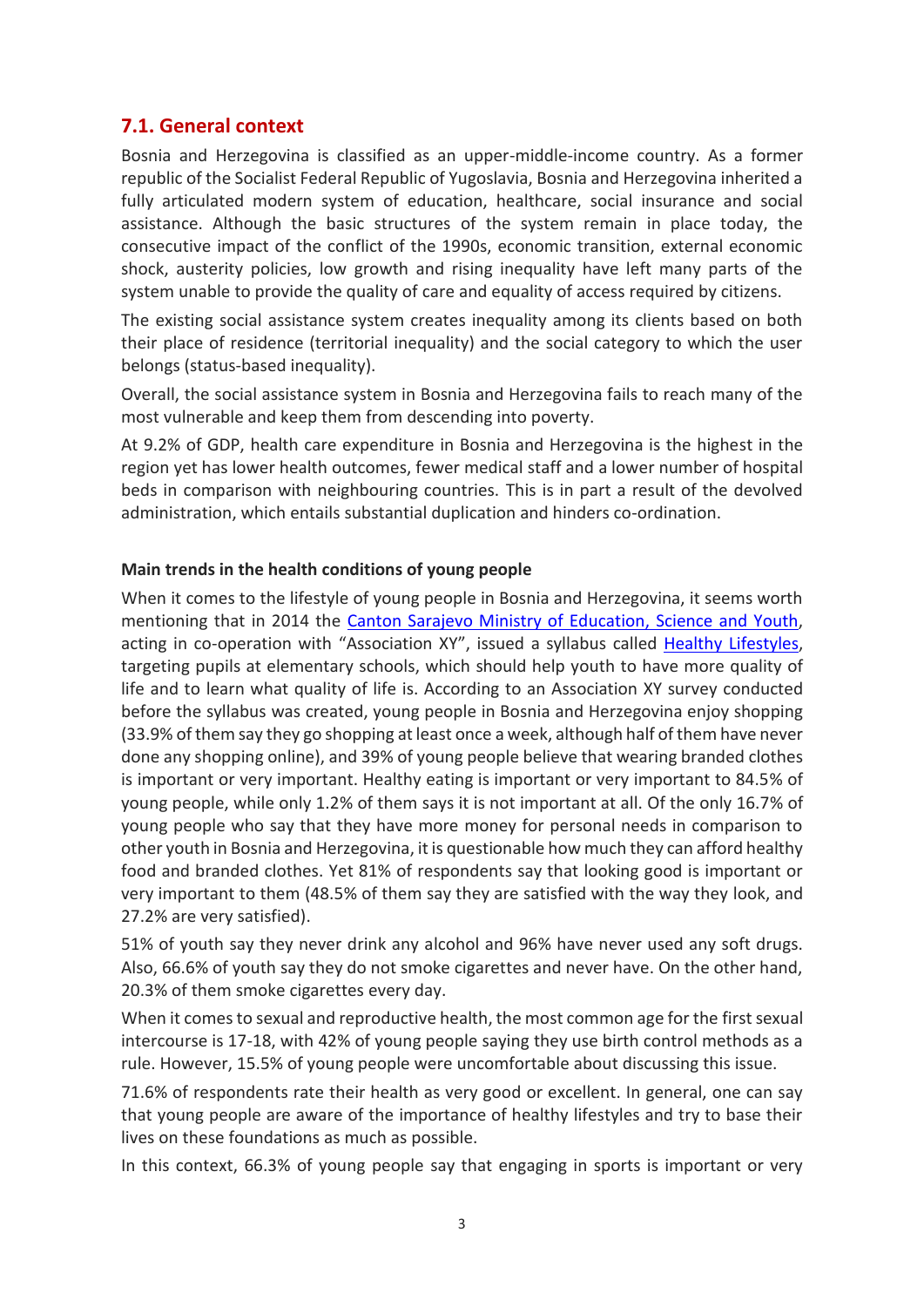important, although 49% of youth do sports rarely or never. Since engaging in sports has a significant commercial aspect (it requires specific equipment, membership fees at sports clubs or for using sports facilities), one can say that young people would like to do sports and consider this to be quite important but cannot afford it. 40.8% of them say that they are concerned about poverty in society, allowing one to identify this as an issue that affects their life. Of course, there are some sports activities that do not require significant financial investments by youth, but most sports clubs are commercial ones.

#### **Main concepts**

Bosnia and Herzegovina inherited a system of social insurance (health care, old age pension insurance, unemployment and disability insurance and in Republika Srpska child protection) in which entitlement is linked to employment and based on paid contributions. Cover is straightforward for anyone who is formally employed along with his or her dependants. The employer deducts the employee's health insurance contribution from his or her wages as a constant percentage of base pay that cannot be lower than the minimum wage, with no minimum or maximum levels, and pays it directly into the respective insurance fund in the employee's place of residence.

Given that citizens of Bosnia and Herzegovina can live in one entity and work in another, the interrelationship between place of residence, payment and treatment isimportant. The health insurance contributions employers deduct from their employees' wages flow into the fund in the employee's place of residence and are not transferable. Citizens in the Federation of Bosnia and Herzegovina are expected to receive planned care through the entity or the canton of their residence, while by law emergency medical treatment is provided at the nearest appropriate facility regardless of insurance cover. Patients can be referred elsewhere for specialist treatment with the payments being transferred between the respective funds and care institutions.

Each registered individual receives a health booklet and must ensure that it is stamped regularly (monthly or quarterly) to show that the contributions have been paid by them or on their behalf. The paper booklets are gradually being replaced by smart cards, but the principle remains the same.

While the underlying principle of an insurance-based health care system is that care is provided to those who have insurance cover, the Constitution of Bosnia and Herzegovina follows the European Convention for the Protection of Human Rights and Fundamental Freedoms. In 2008, in ratifying the European Social Charter, Bosnia and Herzegovina accepted the obligation to provide the uninsured with access to necessary health care. Under the charter, parties are required "to ensure that any person who is without adequate resources and who is unable to secure such resources either by his own efforts or from other sources, in particular by benefits under a social security scheme, be granted adequate assistance and, in case of sickness, the care necessitated by his condition". In practice, however, many people lack adequate cover. Current estimates suggest that only 78% of the population of Republika Srpska and 86% of the population of the Federation of Bosnia and Herzegovina are covered by health insurance. This estimate ranges from a low of 64% in Canton 10 to a high of 96% in the Sarajevo and the West Herzegovina cantons. In addition to the variation in the levels of cover across the entities, the level of average per capita expenditure varies widely across the cantons of the Federation of Bosnia and Herzegovina. The rate in Sarajevo Canton, for example, is nearly double that of the Central Bosnia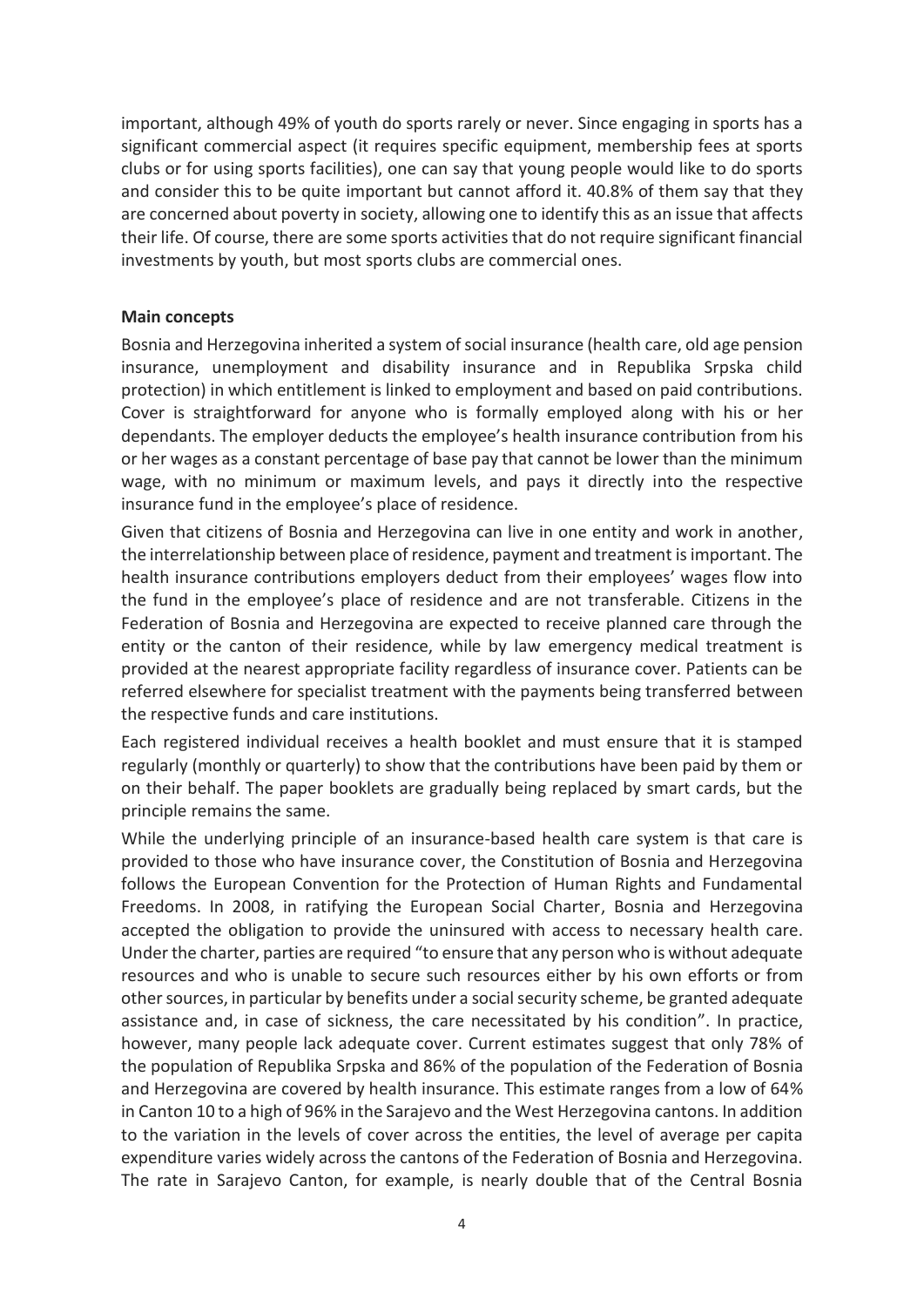Canton. Aside from those employed by enterprises that are in financial difficulty (including many state-owned companies and hospitals) that fail to pay the health insurance contributions required by law, the lack of cover most frequently affects individuals outside the formal economy who are vulnerable according to one or more dimensions.

Although individuals without health insurance have the right to medical treatment, they and their dependent family members are less likely to seek preventive care and more likely to delay addressing health problems until they become more acute and thus more difficult as well as expensive to treat. While emergency care is provided for those without insurance, despite the absence of the "adequate assistance" guarantee, vulnerable individuals may not be aware of their right to receive care and may find it difficult or impossible to obtain care.

# **7.2. Administration and governance**

#### **Governance**

The Constitution of Bosnia and Herzegovina delegates the responsibility for the provision of health care to the two entities and Brčko District. There is no state-level ministry of health, although the Ministry of Civil Affairs is responsible for national co-ordination and international strategies relating to health. Bosnia and Herzegovina has a total of 13 health insurance funds and 13 ministries or departments responsible for the provision of health care services, in an arrangement that directly follows the constitutional structure of the country.

The Constitution of the Federation of Bosnia and Herzegovina describes health care as a joint responsibility of the entity and of the cantons, supported by the 11 ministries of health and the 11 health insurance funds: one fund in each canton and at the entity level through the "Solidarity Fund". The latter was designed to equalise access to the most sophisticated health care and to pay for priority public health programmes such as immunisation. Service provision varies widely across the cantons in terms of access, quality and cost, with some cantons requiring an annual fee as well as co-payments for a wide range of services. Republika Srpska has one health ministry and one health insurance fund, while Brčko District has one department that is responsible for health and one health insurance fund.

The health care system includes the insurance funds, medical facilities and staff. The structure of health facilities in both entities reflects the model and system of former Yugoslavia comprising specialist clinical centres, specialist and general hospitals, health centres and smaller outpatient clinics. There is also a network of public health institutes that are responsible for monitoring and surveillance, health protection, disease prevention and health promotion. These institutes are distributed geographically with the central Public Health Institute for the Federation of Bosnia and Herzegovina located in Sarajevo and cantonal public health institutes in the Central Bosnia, Posavina, Sarajevo, Tuzla and Zenica cantons, while the central Public Health Institute of Republika Srpska is located in Banja Luka with five branches distributed throughout the entity. Health issues in the Republika Srpska are centralized and exist at the entity-wide level. Thus, the centralised system of health insurance in Republika Srpska is much more favourable for the insured persons compared with what is provided for the insured persons in the Federation of Bosnia and Herzegovina.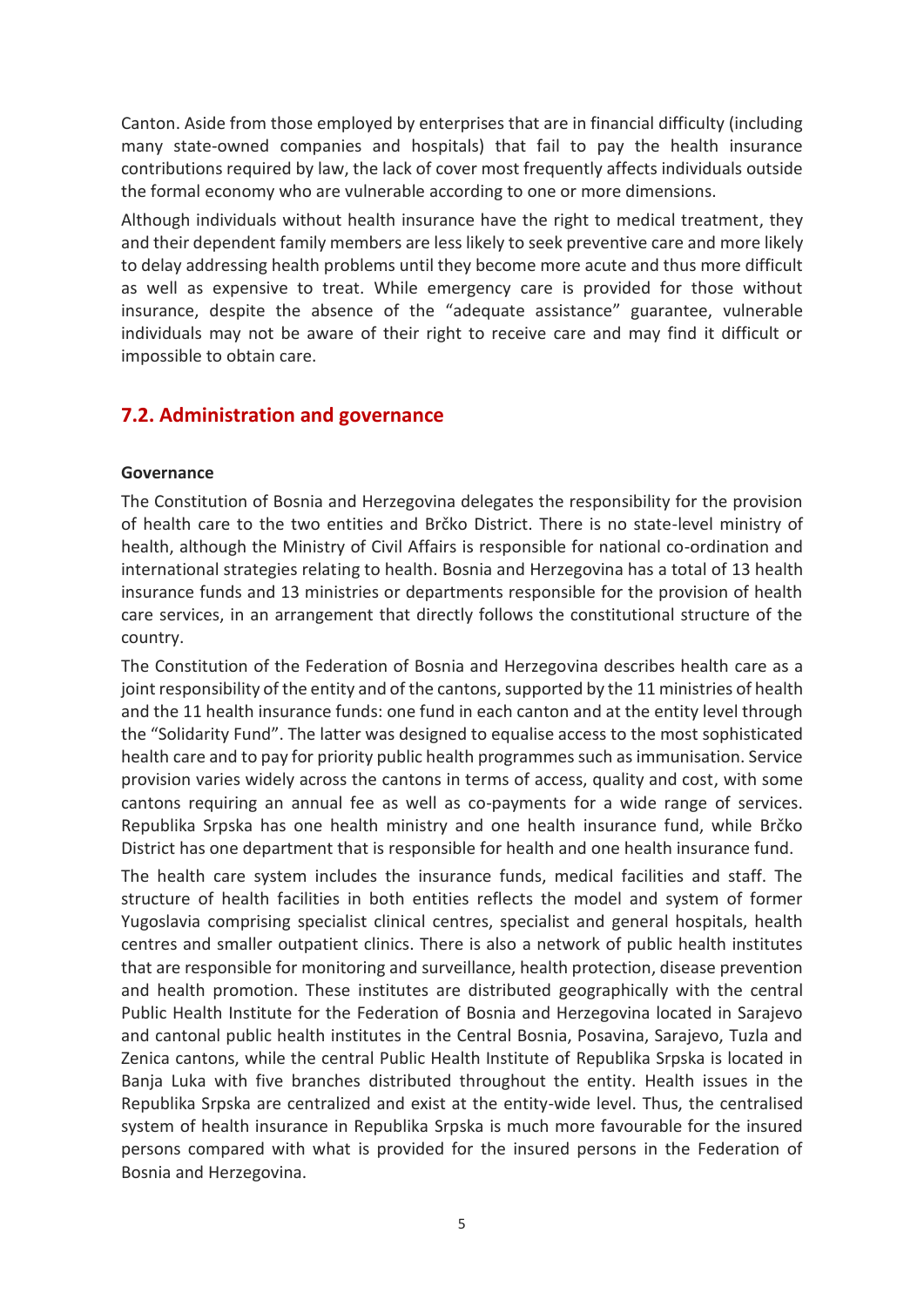The Brčko District authorities regulate the health issues of the Brčko District of Bosnia and Herzegovina.

## **Cross-sectoral co-operation**

According to Article 15 of the Law on Ministries and Other Administrative Bodies, the Ministry of Civil Affairs is responsible for carrying out activities and tasks which are under the jurisdiction of Bosnia and Herzegovina and relate to defining the basic principles of coordinating activities, harmonising plans of entity authorities and defining the strategy at the international level in the areas of health and social welfare, pensions, science and education, labour and employment, culture and sport, surveying, geological and meteorological affairs.

The Department of Health Care of the Ministry of Civil Affairs facilitates, at the state level, supervision and co-ordination of the health sector, representation of Bosnia and Herzegovina at the international level in the field of health, as well as ensuring better compliance of health care matters with standards of the international community and the fulfilment of international obligations.

# **7.3. Sport, youth fitness and physical activity**

### **National strategy(ies)**

There is no current national strategy since the institutions that are primarily responsible for issues of culture, sport and leisure time of youth are ministries at the entity level.

The Ministry of Civil Affairs is responsible at the state level.

The main challenges for young people in this field are:

- legal disorder;
- lack of strategy or strategic framework for the development and investment in the field of culture and sport;
- the absence of a programmatic approach;
- lack of adequate institutional capacity;
- poor co-ordination and co-operation between different levels/institutions of government in Bosnia and Herzegovina;
- financial difficulties:
- incompetence and lack of qualification of a part of the professional sports personnel.

#### **Promoting and supporting sport and physical activity among young people**

Currently, there are no specific support measures at any level that target the promotion and support of sport and physical activity among young people. There are specific funds dedicated to sports collectives at both national and entity levels, but no specific funds just for youth sports. Most sports clubs, however, are promoting sports and physical activities.

## **Physical education in schools**

Physical education in primary and secondary schools is regulated by the [Framework law on](https://www.google.com/url?sa=t&rct=j&q=&esrc=s&source=web&cd=&ved=2ahUKEwiK8bil-O_0AhWriv0HHdl2DnIQFnoECAIQAQ&url=https%3A%2F%2Faposo.gov.ba%2Fsadrzaj%2Fuploads%2FFramework-Law.pdf&usg=AOvVaw2IMh98bbw6gKUS7Dvq7L_f)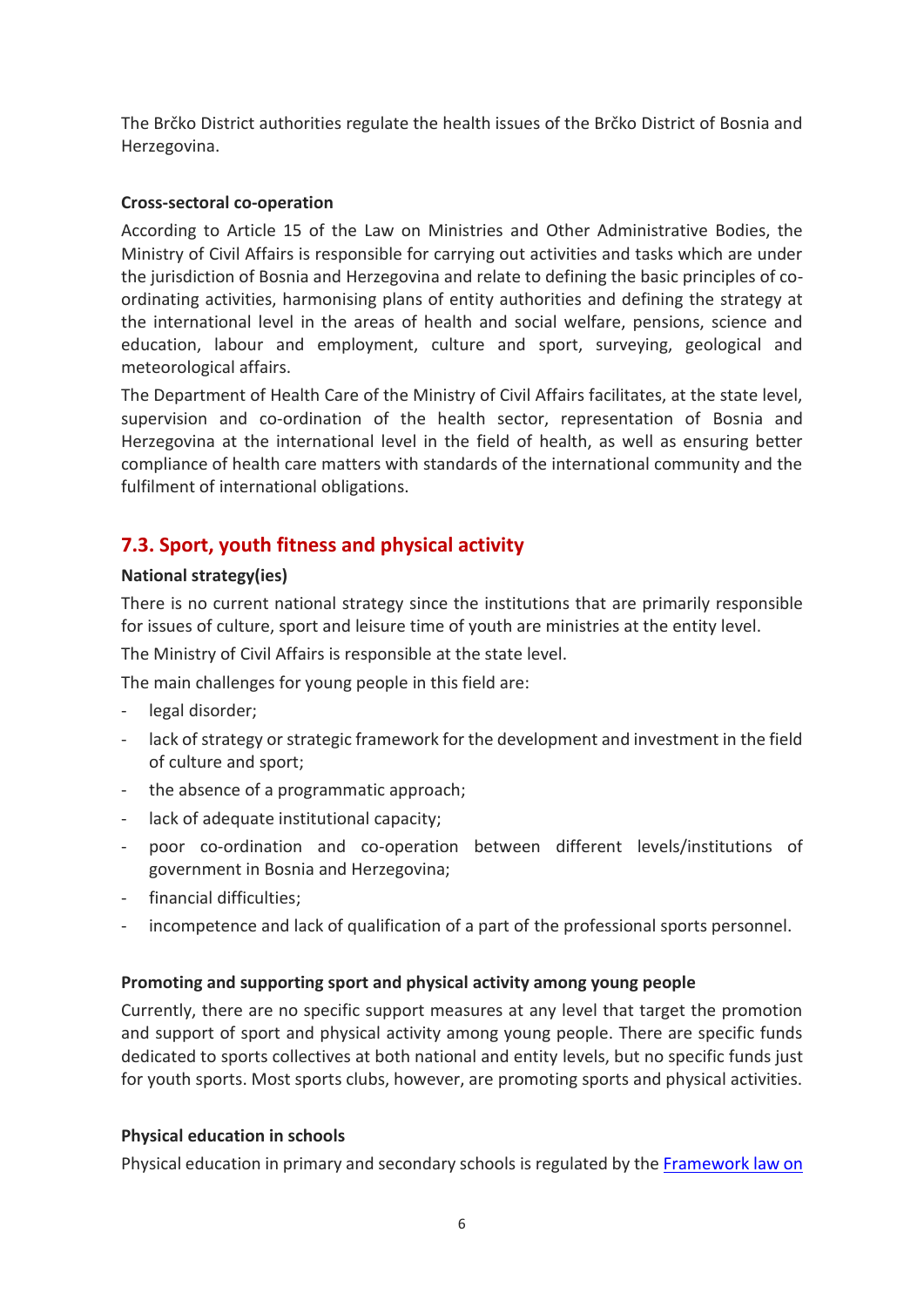#### [primary and secondary education in Bosnia and Herzegovina.](https://www.google.com/url?sa=t&rct=j&q=&esrc=s&source=web&cd=&ved=2ahUKEwiK8bil-O_0AhWriv0HHdl2DnIQFnoECAIQAQ&url=https%3A%2F%2Faposo.gov.ba%2Fsadrzaj%2Fuploads%2FFramework-Law.pdf&usg=AOvVaw2IMh98bbw6gKUS7Dvq7L_f)

Physical education in schools are defined by two entity laws and law in Brcko district BiH. The Federation of Bosnia and Herzegovina as well as Republika Srpska and Brčko District implement two mandatory physical activity classes per week, both in primary and secondary education. Other than obligatory physical school classes, most schools organize sports teams in football, basketball, handball, or volleyball (the most popular sports) and most of those sports are extracurricular activities. Available curriculums for all levels of education in Republika Srpska are listed on the [Republic Pedagogical Institute of the](https://www.rpz-rs.org/7/NPP)  [Republic of Srpska](https://www.rpz-rs.org/7/NPP) webpage, while the Federation of Bosnia and Herzegovina has adopted the [Framework curricula for nine-years education.](https://www.google.com/url?sa=t&rct=j&q=&esrc=s&source=web&cd=&cad=rja&uact=8&ved=2ahUKEwjfy6PR-e_0AhW057sIHVMHCkAQFnoECAIQAQ&url=https%3A%2F%2Fskolegijum.ba%2Fstatic%2Ffiles%2Fpdf%2Fdocs%2F52df9345338c0.pdf&usg=AOvVaw0sxJsQE3GCZwCwvkDSr35g)

#### **Collaboration and partnerships**

The [Youth Sports Games](http://igremladih.org/) are the biggest amateur sports event in which children and youth from schools in Bosnia and Herzegovina can participate. The games are organised in three countries: Bosnia and Herzegovina, Croatia and Serbia. In 2019, 202 000 participants competed.

The Youth Sports Games started in 1996 in Split, Croatia. The primary motive was to enable high-school students to participate in organised sporting events and other free activities.

Children and young people from all participating countries are offered the possibility of attending the competitions free of charge. The most successful individuals and teams are granted a "mini vacation" in the form of participating in the international finals.

[EYOF 2019](https://www.eyof.org/information/) (the European Youth Olympic Festival) is the biggest sports event organised in Bosnia and Herzegovina since the 1984 Winter Olympic Games in Sarajevo. It was held from 9 to 16 February 2019. The vision and idea of organising EYOF in Sarajevo and East Sarajevo was initiated by the Presidency of the NOC of Bosnia and Herzegovina.

The Olympic Committee of Bosnia and Herzegovina, as a guarantor of credibility for the candidacy, together with the host cities Sarajevo and East Sarajevo, signed a contract with the EOC for the organisation of this major sports event.

The opening ceremony on 10 February 2019, held under the slogan "We create together", was attended by 25 000 people. The closing ceremony was held on 15 February 2019.

A total of 904 athletes from 46 European countries, members of the EOC, competed in eight sports (32 disciplines) in seven venues.

# **7.4. Healthy lifestyles and healthy nutrition**

#### **National strategy(ies)**

There is no national strategy on healthy lifestyles and healthy nutrition.

#### **Encouraging healthy lifestyles and healthy nutrition for young people**

Healthy lifestyles and healthy nutrition for young people are not topics of any state-level policy or strategy. According to the [Global Nutrition report](https://globalnutritionreport.org/resources/nutrition-profiles/europe/southern-europe/bosnia-and-herzegovina/) from 2020, Bosnia and Herzegovina has shown limited progress towards achieving its diet-related noncommunicable disease (NCD) targets. The country has shown no progress towards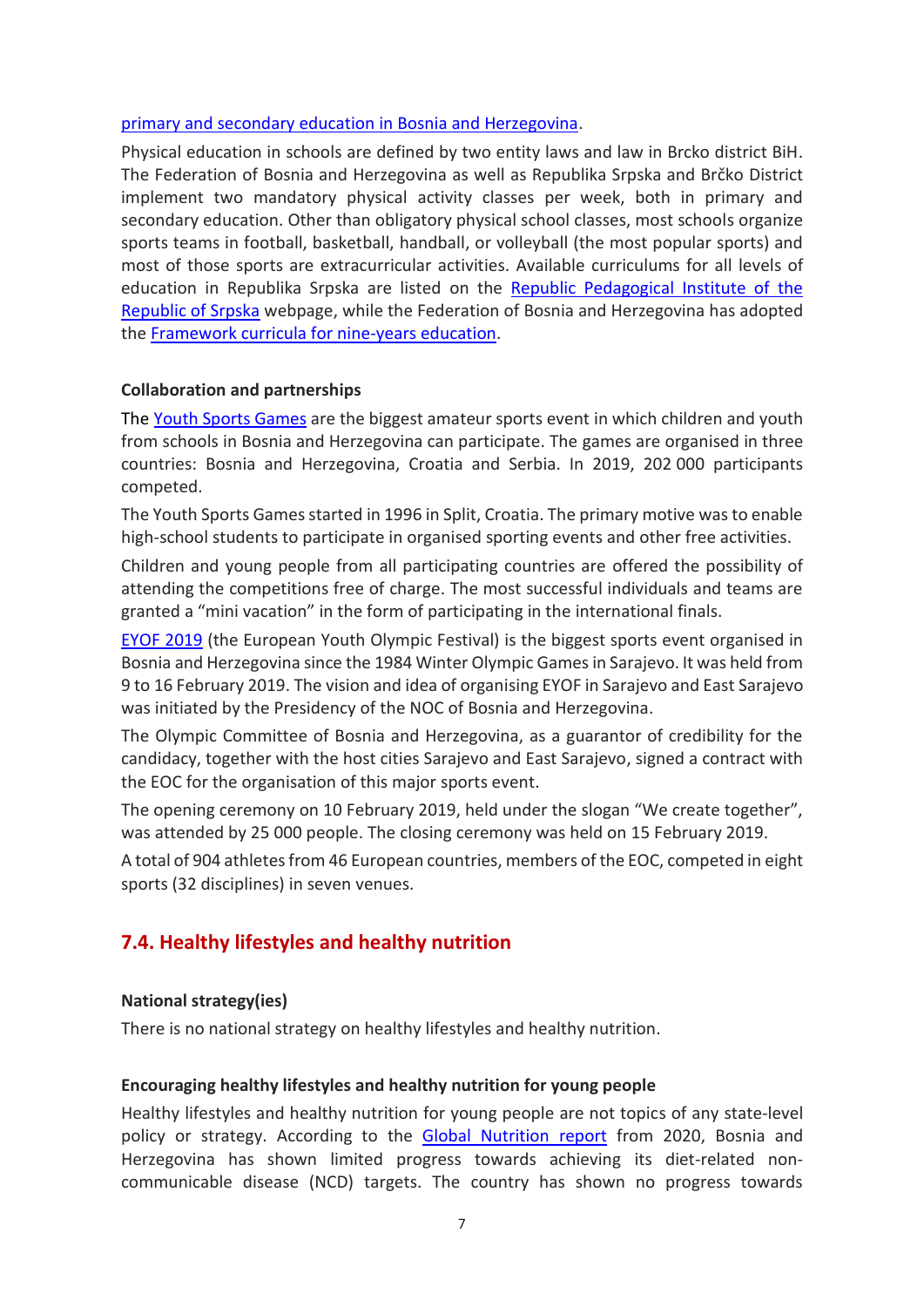achieving the target for obesity, with an estimated 18.4% of adult (aged 18 years and over) women and 17.1% of adult men living with obesity. Bosnia and Herzegovina's obesity prevalence is lower than the regional average of 23.3% for women and 22.2% for men. At the same time, diabetes is estimated to affect 6.9% of adult women and 8.0% of adult men.

#### **Health education and healthy lifestyles education in schools**

In 2013, [Association XY](http://www.asocijacijaxy.org/comprehensive-sexuality-education) and the Ministry for Education, Science and Youth of Sarajevo canton introduced a new subject in primary schools called Healthy Lifestyle, with an integrated chapter on Comprehensive Sexuality Education (CSE).

During 2016, Association XY established a collaboration with representatives of the Ministry of Education Bosnia-Podrinje canton. Selected experts from the ministry implemented a short assessment for Healthy lifestyles subject introduction. The main result of the assessment was that it is necessary to conduct a deep, comprehensive and cross-sector review of all school curricula in this canton in order to identify possibilities for Comprehensive sexuality education. A comprehensive programme has only been implemented in the capital, Sarajevo, and not (yet) in the rest of the country. Additionally, this programme is not mandatory and very few pupils (fewer than 10%) choose to attend it.

#### **Peer-to-peer education approaches**

"[Programme](https://youngmeninitiative.net/en/about-us/program-y/) Y – Youth Innovative Approaches in GBV Prevention and Healthy Lifestyle Promotion for Young Men and Women" is a new educational programme for the prevention of violence and promotion of healthy lifestyles. The programme is accredited in the Herzegovina-Neretva canton and authorised to work in secondary schools in the Republika Srpska. It is also applied in the Sarajevo canton and the Central Bosnia canton. The Manual for educators in high schools and youth workers "Programme Y – Youth" is a tool that was developed out of the Young Men Initiative by CARE International NW Balkans and its collaborative partners from Western Balkans countries focused on addressing gender inequalities, harmful health practices and violence in everyday life with young men and young women aged from 14 to 19 in schools and the community.

The most important project implemented in the field of healthy lifestyles among youth is called the [Young Men Initiative](http://www.careevaluations.org/evaluation/promoting-healthier-lifestyles-among-youth-in-bosnia-and-herzegovina-by-challenging-gender-stereotypes-ii-young-men-initiative-project-ii-ymi-ii/) – Promoting Healthier Lifestyles among Youth in Bosnia and Herzegovina by Challenging Gender Stereotypes II, or Young Men Initiative II (YMI II). This project builds upon CARE's comprehensive and programmatic effort to fight interpersonal and gender-based violence (GBV) as well as to improve gender equality in Bosnia and Herzegovina and address preventive issues relating to youth extremism and violence. The project's overall goal was to increase the uptake of healthy, non-violent and genderequitable lifestyles among young men and young women in Bosnia and Herzegovina.

The project is organised and supported by CARE International, the Swiss Agency for Development and Co-operation (SDC) and the Oak Foundation. It was implemented with the co-operation of local youth and non-governmental organisations: Association "XY" (Sarajevo), Perpetuum mobile – Institute for Youth and Community Development (Banja Luka), NGO "Youth Power" (Mostar) and youth NGOs: Forum Theatre (East Sarajevo), New Vision (Novi Travnik), Otaharin (Bijeljina), Zemlja djece u Bosnia and Herzegovina (Tuzla), Proni (Brčko), Youth Club "Pod istim suncem" (Jablanica).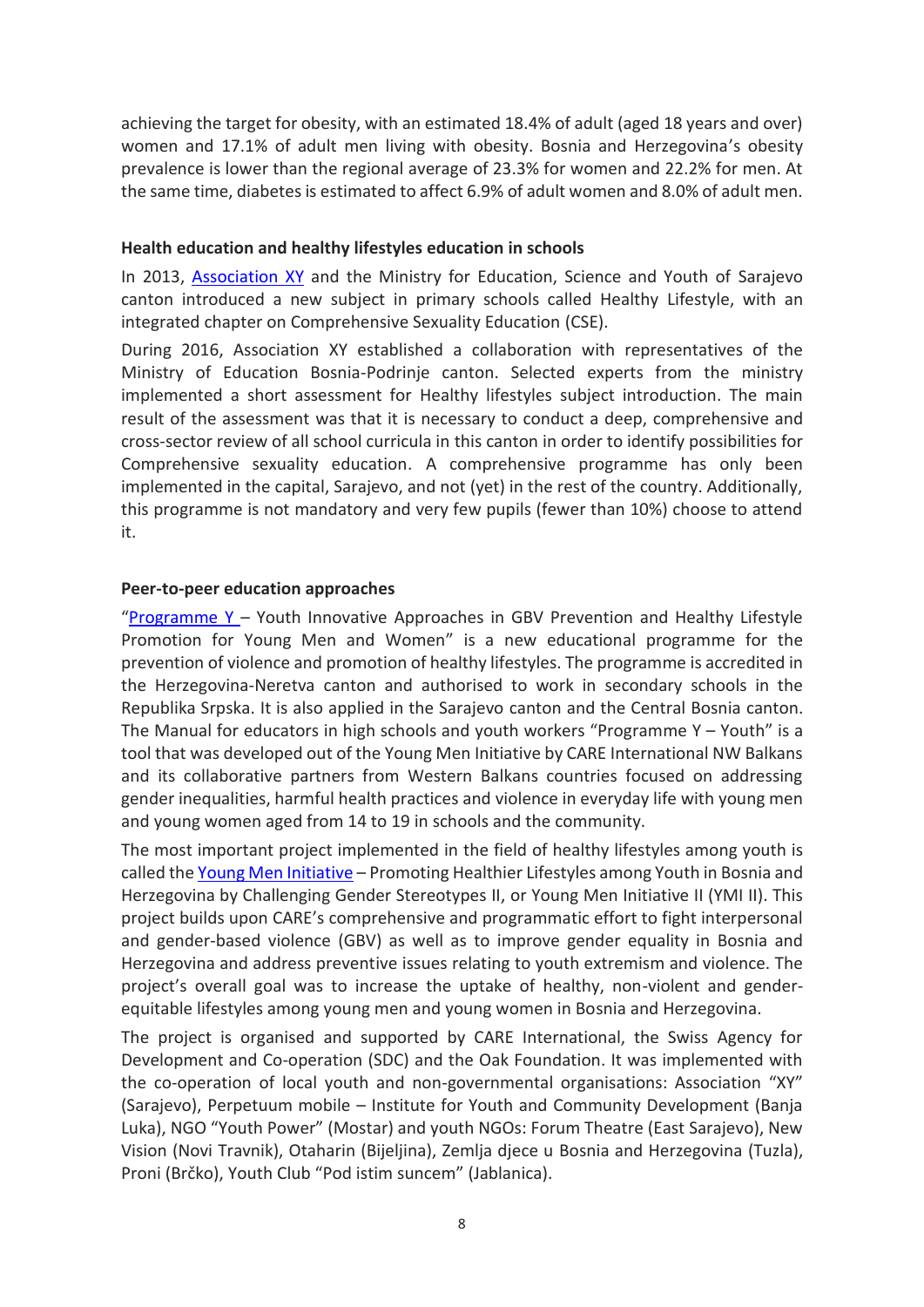## **Collaboration and partnerships**

There are no national programmes of collaboration and partnership in this field.

# **Raising awareness of healthy lifestyles and of factors affecting the health and well-being of young people**

In 18 municipalities in Bosnia and Herzegovina there is an initiative called "[Be a Man Club](http://www.pm.rs.ba/programs/be-a-man/)". This project aims to empower young men (13 to 19 years old) to build attitudes and behaviours that contribute to gender equality in their societies, not choosing and rejecting bullying directed against peers or female persons. The project has been implemented since 2006 and includes youth from more than 50 towns and municipalities in Bosnia and Herzegovina, Serbia, Kosovo<sup>\*</sup> and Croatia. The project consists of four main parts: Education; Campaign "Be a Man"; Research and Policy Development; and Work with Roma population.

An educational methodology "Be a Man" Club uses is the "[Manual M](https://www.google.com/url?sa=t&rct=j&q=&esrc=s&source=web&cd=&ved=2ahUKEwjukPCK_O_0AhV5g_0HHY1UCI4QFnoECAIQAQ&url=http%3A%2F%2Fyoungmeninitiative.net%2Fwp-content%2Fuploads%2F2018%2F02%2FM-Manual-English.pdf&usg=AOvVaw0oOtsHhZ7stnLfKo6op_G5)" which has been developed by the partner organisation "Promundo" (Rio de Janeiro, Brazil). The manual consists of more than 100 educational workshops about gender equality, violence prevention, healthy lifestyles, alcohol and drug abuse, sexual and reproductive health, HIV/Aids, fatherhood and adulthood. The campaign is run by young people who have been through educational workshops and thus become members of "Be a Man" clubs. Clubs were established as centres for high-school students who want to get engaged in the creative promotion of responsible and mature young men's values. Members of these clubs conduct interesting activities in order to animate their peers to understand that a real man is not violent, that he respects women and is responsible in sex. Regular work with governmental institutions and local non-governmental organisations that deal with issues of research on violence, conflicts, gender norms, health and fatherhood aims to advocate for a governmental programme methodology in regard to working with young men in schools and create the conditions needed for empowering the youth sector on local and national levels. Since 2010, young Roma have been involved in project activities as a vital part of this project. Work with young Roma largely completes the project and raises it to a higher level. So far there have been three training sessions for young Roma on the topics of sexual and reproductive health, violence prevention, and alcohol and drug abuse.

During the past 10 years of the project, more than 2 000 young men and over 500 young women were directly involved in this project (through education and the campaign). More than 300 young individuals attended educational workshops each year, while more than 200 young men and women were engaged in the work of "Be a Man" clubs. Currently, there are over 40 active members of the "Be a Man" club in Banja Luka. "Be a Man" initiatives are implemented in 18 different towns and municipalities in Bosnia and Herzegovina.

# **7.5. Mental health**

<sup>\*</sup> All references to Kosovo, whether to the territory, institutions or population, in this text shall be understood in full compliance with United Nations Security Council Resolution 1244 and without prejudice to the status of Kosovo.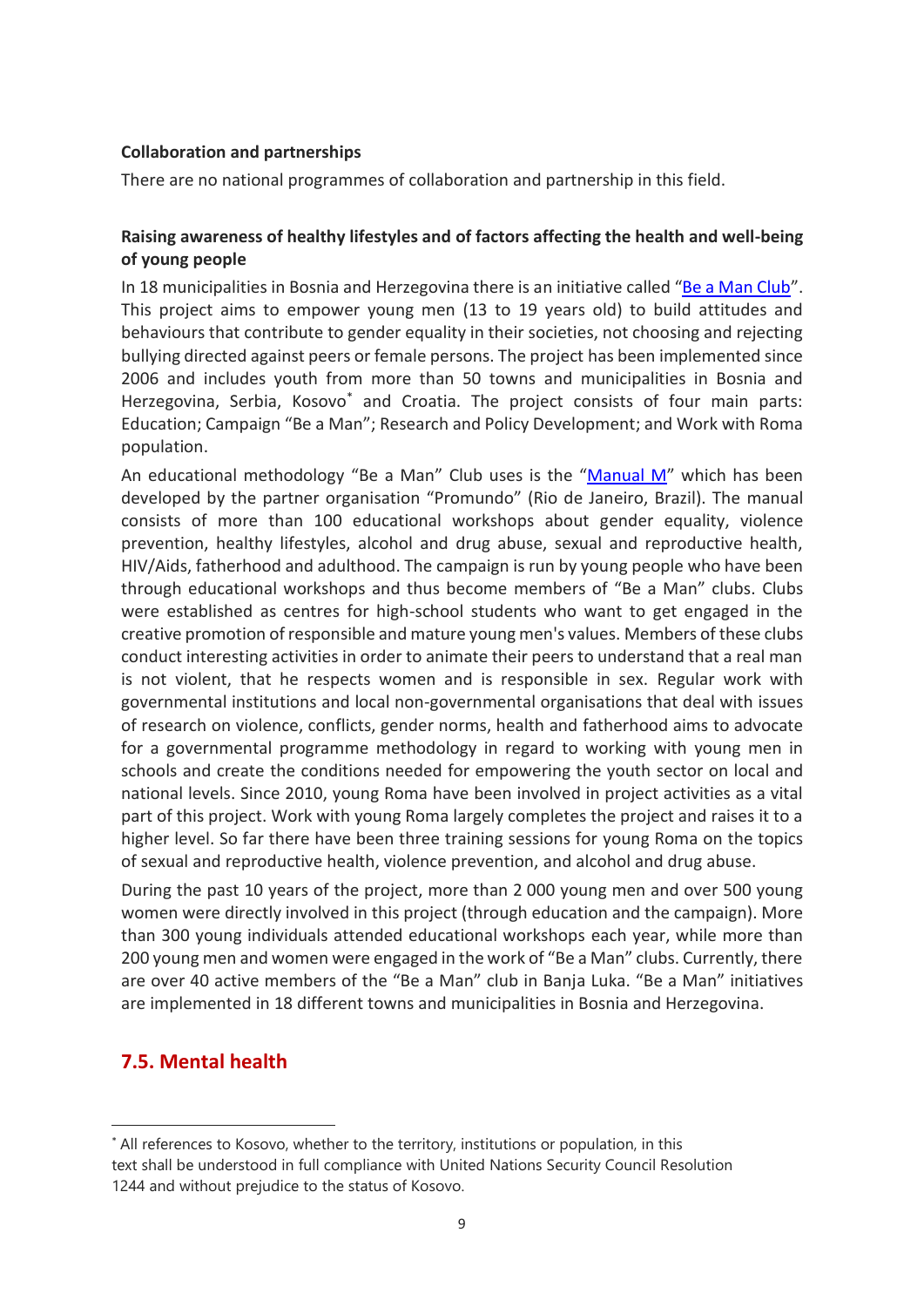## **National strategy(ies)**

There is no national strategy on mental health in Bosnia and Herzegovina.

Although it is one of the most vulnerable societies in the region, Bosnia and Herzegovina has made considerable progress in the field of mental health care reform, which was launched in 1996 focusing on community-based mental health. Bosnia and Herzegovina is the only country in the South-East Europe (SEE) region that has set up a network of 74 community-based mental health centres which provide services to 3.8 million residents. The centres employ multi-disciplinary teams comprising psychiatrists, psychologists, social workers and medical nurses; some centres, however, also employ occupational therapists, defectologists, speech therapists, somatotherapists, and child psychiatrists. The essential change of the context of service provision in mental health implies a decrease in the rate of psychiatric bed occupancy, opening a network of mental health centres, a multidisciplinary approach and teamwork, development of other community-based services and improvement of inter-sectoral co-operation. These processes aim to build an effective, efficient and quality mental health service focused on user needs and accessible to as many people as possible in the context of the integrated system of service delivery. The mental health care system needs to protect human rights, ensure gender equality and efficiently respond to diverse needs of the population, especially of the most vulnerable groups.

### **Improving the mental health of young people**

The COVID-19 pandemic has touched every aspect of people's lives, including mental health. At the same time, it was also obvious that this is still a forbidden subject and we have seen reluctance and hesitancy to acknowledge and discuss it openly among family members, peers and service providers. There is an urgent need to promote mental health and well-being, and the severity of the global burden of mental health problems for children, adolescents, parents, and caregivers.

All children and adolescents are at risk of poor mental health outcomes. WHO's Global [Health Estimate](https://www.who.int/data/global-health-estimates) shows that up to one in five adolescents will experience a mental disorder each year, self-harm is the third leading cause of death for adolescents and depression is among the leading causes of disability. However, these risks are particularly acute for the most vulnerable children and families, for example, those with disabilities, those facing violence, neglect, and abuse in the home, or who live in humanitarian emergencies and low-resource settings.

It is encouraging that mental health and psychosocial support services are now seen as an increasingly urgent part of the COVID-19 response globally and in Bosnia and Herzegovina.

When the COVID-19 pandemic broke out in Bosnia and Herzegovina in March 2020, nonessential health and social welfare services were limited and/or interrupted and physical access to centres for mental health and centres for social welfare was interrupted by lockdown measures. Children, adolescents, parents, and caregivers, including those who experienced prior mental health issues and those who experienced mental health issues due to the COVID-19 pandemic, due to number of factors, struggled to access mental health and psychosocial support services. Upon the request of the Federal Ministry of Health and the Republika Srpska Ministry of Health and Social Welfare, UNICEF has intensified support to ensure access to mental health and psychosocial support, with a particular focus on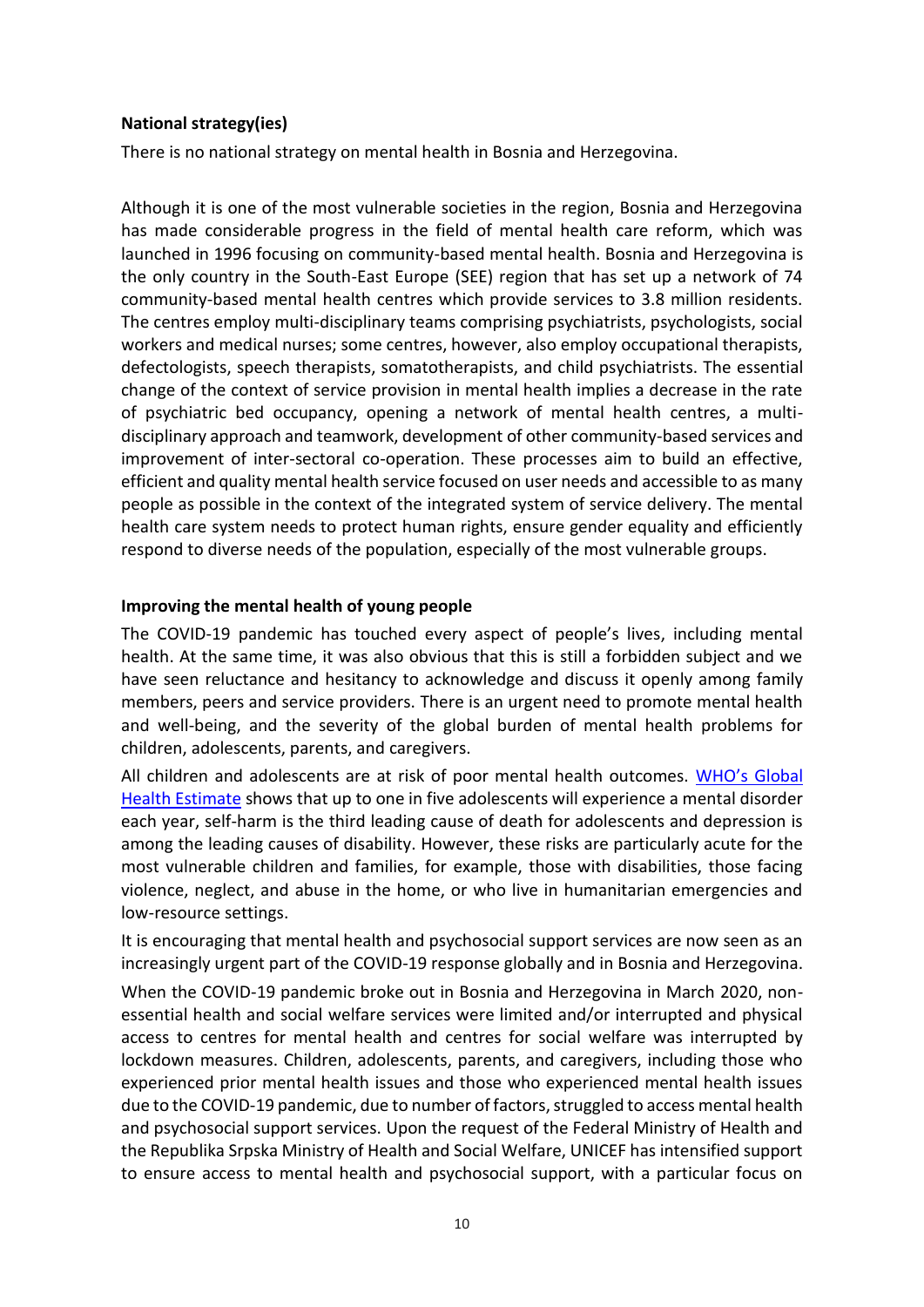children, adolescents, parents and caregivers as well as support aimed at prevention of burnout for teachers and professionals in centres for mental health and centres for social welfare.

With the support of the international community, in particular USAID and the Swiss and Swedish Governments, UNICEF delivered IT equipment such as tablets, smartphones and personal protective equipment to centres for mental health, centres for social welfare and key child protection service providers to ensure and even restore mental health and critical child and family welfare services. In partnership with the Associations of Psychologists in the Federation of Bosnia and Herzegovina and Republika Srpska and the Bosnian Herzegovinian Association for Integrative Child and Adolescent Psychotherapy, relevant professionals were trained and certified for virtual crisis interventions, particularly by phone. This intervention was complemented by the establishment of community-based support groups across the country.

More than 45 000 children, adolescents, parents and caregivers across the country have benefited from this support, including 5 000 children and parents from direct mental health and psychosocial support services.

However, much more remains to be done to ensure greater access to tailored, holistic and community-based mental health and psychosocial support, especially for the most vulnerable children, adolescents, parents and caregivers in Bosnia and Herzegovina, during and after COVID-19.

# **7.6. Mechanisms of early detection and signposting of young people facing health risks**

#### **Policy framework**

The three administrations – the Federation of Bosnia and Herzegovina, Republika Srpska, and Brčko District – each have a justice and social welfare system with similar structures. Structurally, the child protection systems deliver services that are mainly responsive, with challenges to promoting preventive services and initiatives. Child protection issues are covered by different laws and strategies at entity/cantonal level; there is no overarching normative framework for child protection that outlines a strategic vision for strengthening the protective environment of children in Bosnia and Herzegovina as a whole, nor at entity, district and canton levels. This results in a fragmented and non-holistic approach. Implementation of existing laws and strategies relating to child protection is inadequate, and not enough attention is paid to all budgetary, staffing and institutional frameworks and monitoring requirements for translating policy into action. Comprehensive information on budget allocation and utilisation for child protection is scarce and requires further analysis. It is evident that budget allocations are often insufficient, and budget utilisation are inefficient in ensuring adequate quality and coverage of child protection services.

The function of preventing and protecting children and families from harm, while promoting their welfare, is not clearly defined, and often surfaces at the margins of the overall discourse on social protection. While a lot has been done to promote an integrated approach to social protection and inclusive services at local level, the place of child protection (intended as prevention and response to violence, abuse, neglect and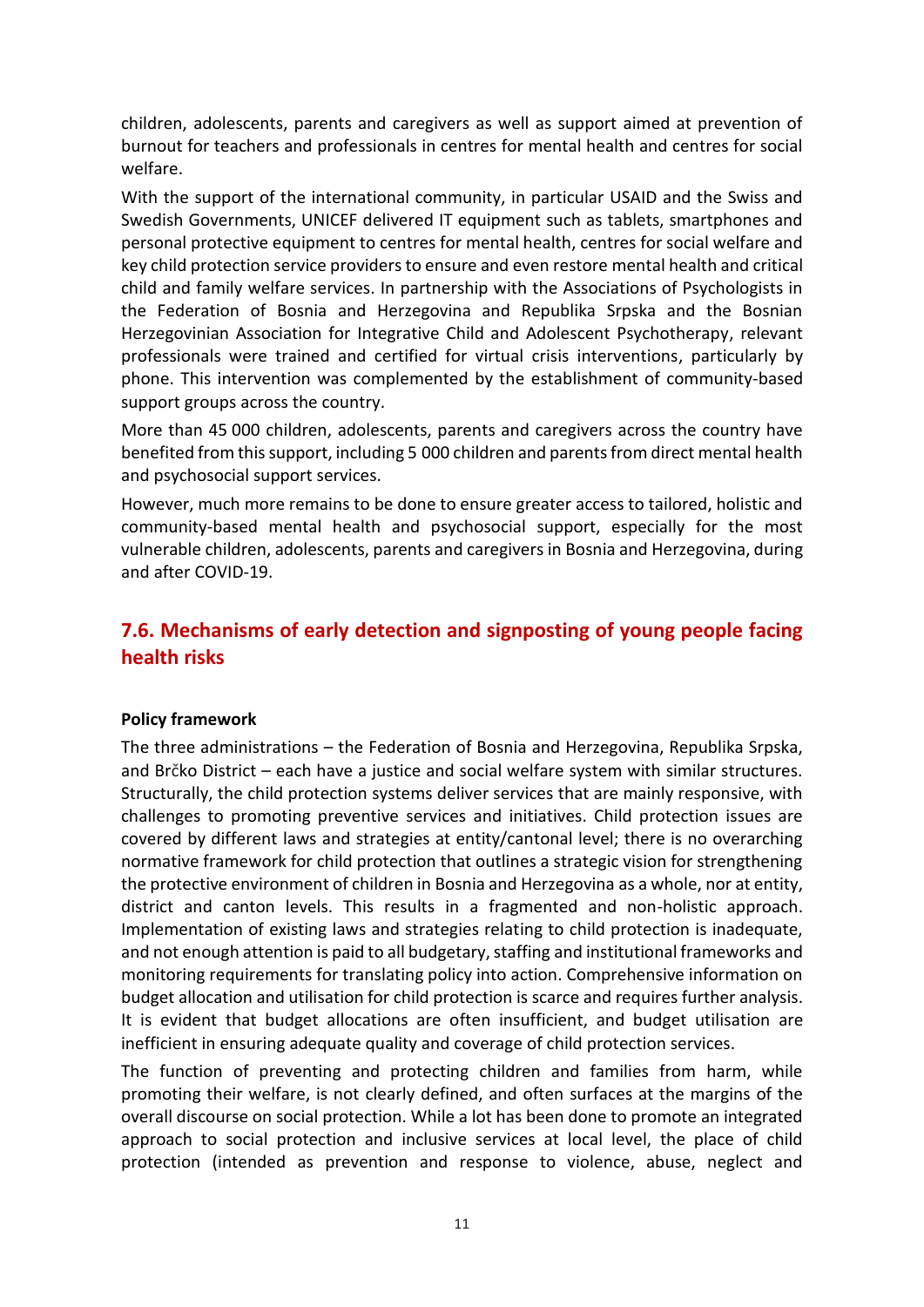exploitation) has not yet been clearly defined in laws and policies.

As stated in the [Situation Analysis of children in Bosnia and Herzegovina,](https://www.unicef.org/bih/en/reports/situation-analysis-children-bosnia-and-herzegovina) more than half the country's population was at risk of poverty or social exclusion in 2010, with no indication that this situation has changed much since then. Children are among the most vulnerable categories: they consistently have higher poverty rates than the general population (30.6% in 2011 compared to 23.4% of the total population). The most recent Household Budget Survey conducted in 2015 did not disaggregate data on child poverty. Total social assistance benefits account for approximately 4% of GDP, of which about three quarters are paid to war veterans and their families. The social exclusion of families from rural areas, Roma families and families with children with disabilities is multi-dimensional. While social and child protection legislative reforms improving the adequacy and coverage of child cash benefits have advanced in Republika Srpska, the Law on Financial Support to Families with Children in the Federation of Bosnia and Herzegovina was only approved in February 2020.

# **Stakeholders**

An important step forward in improving child welfare services has been the development of uniform, standardised case management tools for centres for social welfare (CSWs). Entity and cantonal ministries responsible for social welfare, together with academia, developed guidelines for child protection case management in both the Federation of Bosnia and Herzegovina and Republika Srpska in 2018. The guidelines have been rolled out in all municipalities in Republika Srpska as well as in several cantons in the Federation of Bosnia and Herzegovina. Significant improvements have also been made in establishing a sound system of foster care, with the adoption of relevant legislation and regulations, the professionalisation of the social service workforce in foster care and education, and education and certification of foster parents.

Fundamental challenges to further enhancing child (and family) welfare relate to the fact that the social protection system is stretched between a "generous" (in intention) list of social benefits for vulnerable groups and responsive child protection services stepping in when there is "evidence" of abuse. Available services are unable or seriously restricted in their capacity to provide proactive prevention and supportive services between the two ends of the spectrum. The services currently provided are largely limited to financial assistance, in-kind assistance, little social work services, foster care, and the institutionalisation of children. To enable CSWs to provide more effective child protection, they require more human, financial and technical resources.

## **Guidance to stakeholders**

The national authority is the [Ministry of Civil Affairs,](http://www.mcp.gov.ba/Content/Read/zdravstvo-po%C4%8Detna) and this ministry is in charge of defining basic principles for the co-ordination and consolidation of entities' plans and definition of international strategy.

In entity Federation of Bosnia and Herzegovina, [Federation Bosnia and Herzegovina](http://www.fbihvlada.gov.ba/english/ministarstva/zdravstvo.php) [Ministry of Health,](http://www.fbihvlada.gov.ba/english/ministarstva/zdravstvo.php) is responsible authority for health. The Department of Social welfare and protection of families and children of the [Ministry of Labour and Social Policy,](http://www.fbihvlada.gov.ba/english/ministarstva/rad_socijalna_politika.php) is responsible institutions for children and youth well-being while in Republika Srpska. The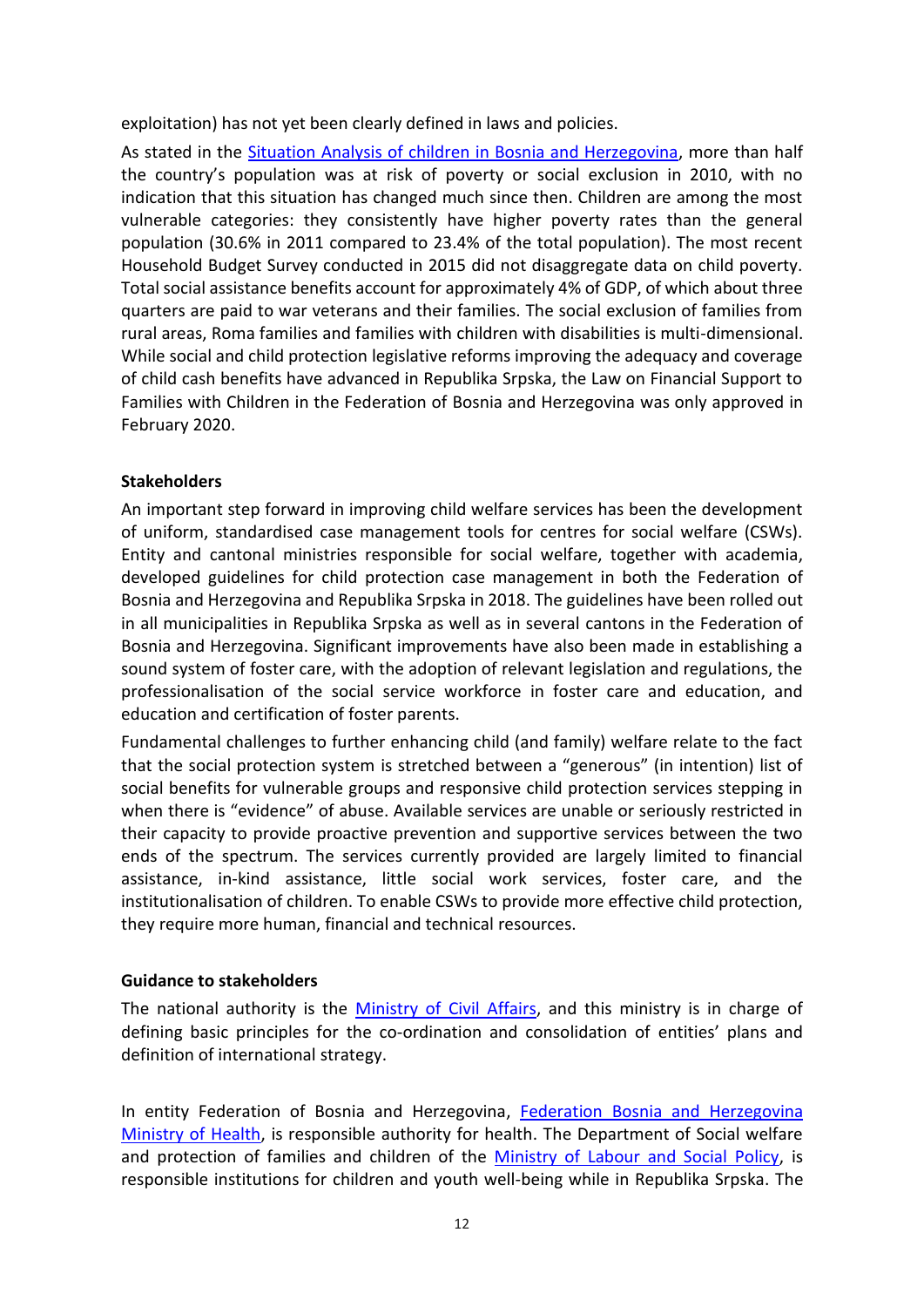department for social, family and child protection of the Republika Srpska [Ministry of](https://www.vladars.net/eng/vlada/ministries/MHSW/aboutministry/Pages/default.aspx)  [Health and Social Welfare](https://www.vladars.net/eng/vlada/ministries/MHSW/aboutministry/Pages/default.aspx) is responsible for health and social security issues.

There is no state or entity youth health policy. The only available strategies that currently treat this subject are the Social inclusion [strategy in the Federation](https://www.google.com/url?sa=t&rct=j&q=&esrc=s&source=web&cd=&ved=2ahUKEwjGsvSu8u_0AhXv6LsIHTp7CIkQFnoECAgQAQ&url=https%3A%2F%2Fwww.unicef.org%2Fbih%2Fmedia%2F6476%2Ffile%2FFederation%2520of%2520Bosnia%2520and%2520Herzegovina%2520Social%2520Inclusion%2520Strategy.pdf&usg=AOvVaw1DIzD-EchFRcPGz6w3OTy1) of Bosnia and [Herzegovina](https://www.google.com/url?sa=t&rct=j&q=&esrc=s&source=web&cd=&ved=2ahUKEwjGsvSu8u_0AhXv6LsIHTp7CIkQFnoECAgQAQ&url=https%3A%2F%2Fwww.unicef.org%2Fbih%2Fmedia%2F6476%2Ffile%2FFederation%2520of%2520Bosnia%2520and%2520Herzegovina%2520Social%2520Inclusion%2520Strategy.pdf&usg=AOvVaw1DIzD-EchFRcPGz6w3OTy1) 2021-2027 and the [Social inclusion strategy in Republika Srpska](https://www.google.com/url?sa=t&rct=j&q=&esrc=s&source=web&cd=&cad=rja&uact=8&ved=2ahUKEwjEiqGQ8u_0AhVvgf0HHbXnBaAQFnoECAcQAQ&url=https%3A%2F%2Fwww.unicef.org%2Fbih%2Fmedia%2F6481%2Ffile%2FRepublika%2520Srpska%2520Social%2520Inclusion%2520STRATEGY.pdf&usg=AOvVaw0dXXXM7M3Pfdzoy-O0FJKu) 2021-2027. Both of these strategic documents deal with children and youth health and well-being issues, together with other aspects, and recognise the importance of youth.

#### **Target groups**

More than half of Bosnia and Herzegovina's population was at risk of poverty or social exclusion in 2010, with no indication that this has changed much since then. Children are among the most vulnerable categories: they consistently have higher poverty rates than the general population (30.6% in 2011 compared to 23.4% of the total population). Total social assistance benefits account for approximately 4% of GDP, of which about three quarters are paid to war veterans and their families. Therefore, the actual expenditure on families with children, persons with non-war-related disabilities, and all other vulnerable individuals in Bosnia and Herzegovina is between 1 and 1.2% of GDP, the lowest in the region. The social exclusion of families from rural areas, Roma families and families with children with disabilities is multi-dimensional. While social and child protection legislative reforms improving the adequacy and coverage of child cash benefits have advanced in Republika Srpska, the Law on Financial Support to Families with Children in the Federation of Bosnia and Herzegovina was approved in February 2020.

#### **Funding**

As stated in the situation analysis of children in Bosnia and Herzegovina, total health expenditure in Bosnia and Herzegovina has increased significantly since 2000, to 9.3% of total GDP in 2016. Child health is showing signs of improvement. Despite the constitutional provisions, quality health care is not available to all, particularly to vulnerable groups such as Roma. Fragmented service delivery, high spending on pharmaceuticals and inefficiencies in insurance and hospital systems cast doubt on the sustainability of health services. About 58% of health funding in Bosnia and Herzegovina is allocated for inpatient hospital treatment and medical devices for outpatients, with just 1.8% spent on preventive health care. In 2016, out-of-pocket payments accounted for 29% of health spending in the country; it is likely that the poorest households forgo essential health care because they cannot afford it. Health insurance entitlement is sometimes not realised among the Roma for various reasons, some of which include the lack of required documentation.

The number of medical staff compared to the overall size of the population is significantly less than the EU average; this makes adequate provision and timely access to health care services difficult. Planning and coverage of vulnerable groups remain problematic and significant exclusions persist. The varying levels of skills and expertise of health providers underpin a lack of trust between patient and medical staff and lead to variable outcomes, while the absence of uniform standards throughout the country structurally discriminates against those in rural areas.

# **7.7. Making health facilities more youth friendly**

There are no national policy or programmes/initiatives to make health facilities more youth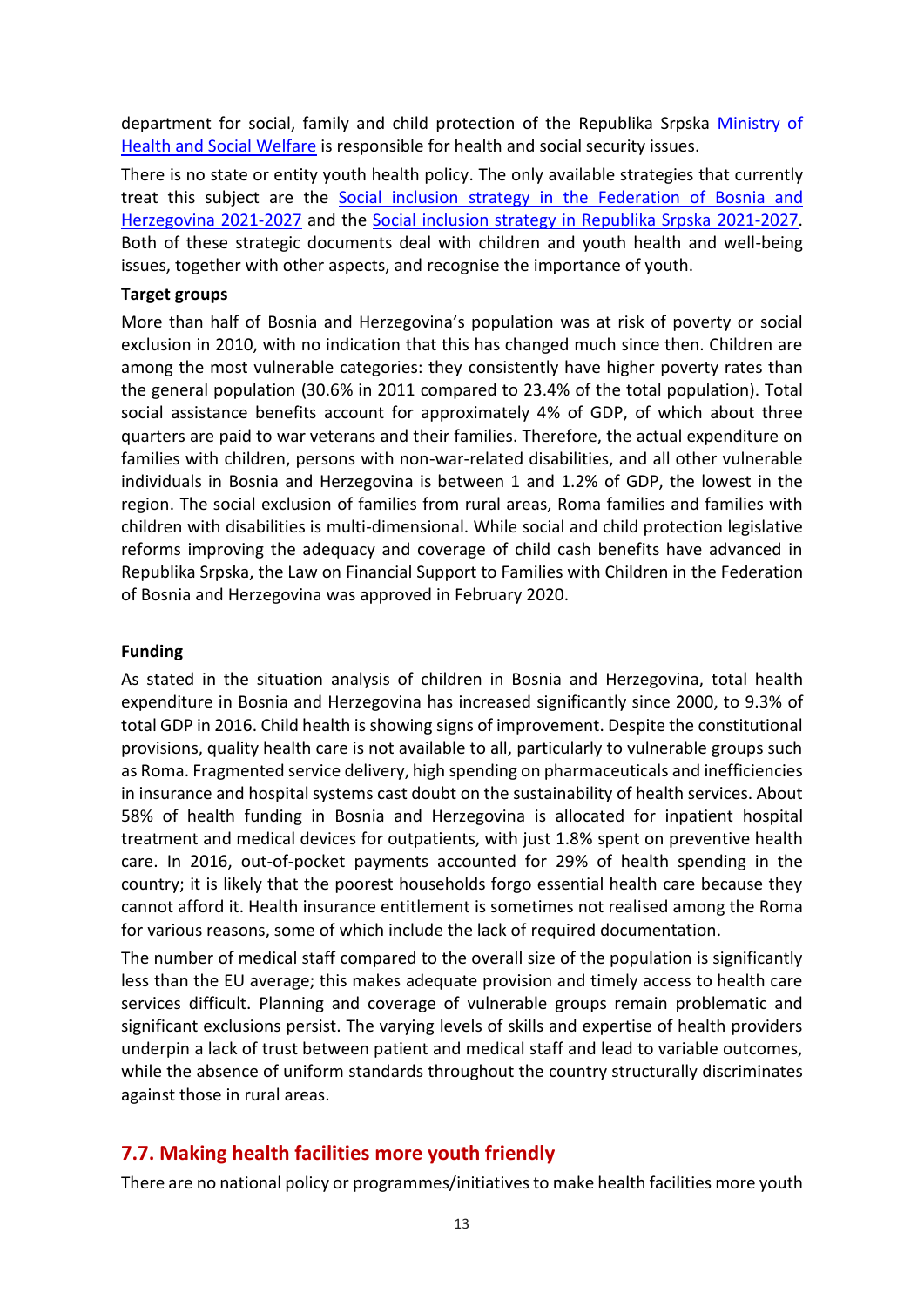friendly.

# **7.8. Current debates and reforms**

## **Forthcoming policy developments**

Republika Srpska and Brčko District have started the process of adopting youth policies for the next five years. The Federation of Bosnia and Herzegovina, on the other hand, has not yet announced any activities towards adopting its first youth policy. Current status is that Republika Srpska and Brčko District have finished their research on youth needs but those documents are not public yet.

Both the Federation of Bosnia and Herzegovina and Republika Srpska are developing their strategies in the field of youth health and sport.

There are no data on when Federation of Bosnia and Herzegovina and Republika Srpska strategies would be adopted.

# **Ongoing debates**

There is currently a debate on a legislative change regarding the smoking law in the Federation of Bosnia and Herzegovina, where the Law on Control and Restricted Use of Tobacco, Tobacco Products and Other Smoking Products has been adopted at the Federation of Bosnia and Herzegovina House of Representatives. More information is available on the [project page.](https://www.tobaccocontrollaws.org/legislation/country/bosnia-and-herzegovina/laws)

In the Federation of Bosnia and Herzegovina, data shows that 8 400 persons die annually from diseases attributed to tobacco smoking; 43.95% of adults and 24.4% of children aged 13-15 are current consumers of tobacco products; and 55% of children in this age group are exposed to second-hand smoke in enclosed public places.

Support for this Law has been given by many international and national institutions and organisations.

While this is a great success, it is just the beginning of the process for the improvement of healthy lifestyles in Bosnia and Herzegovina.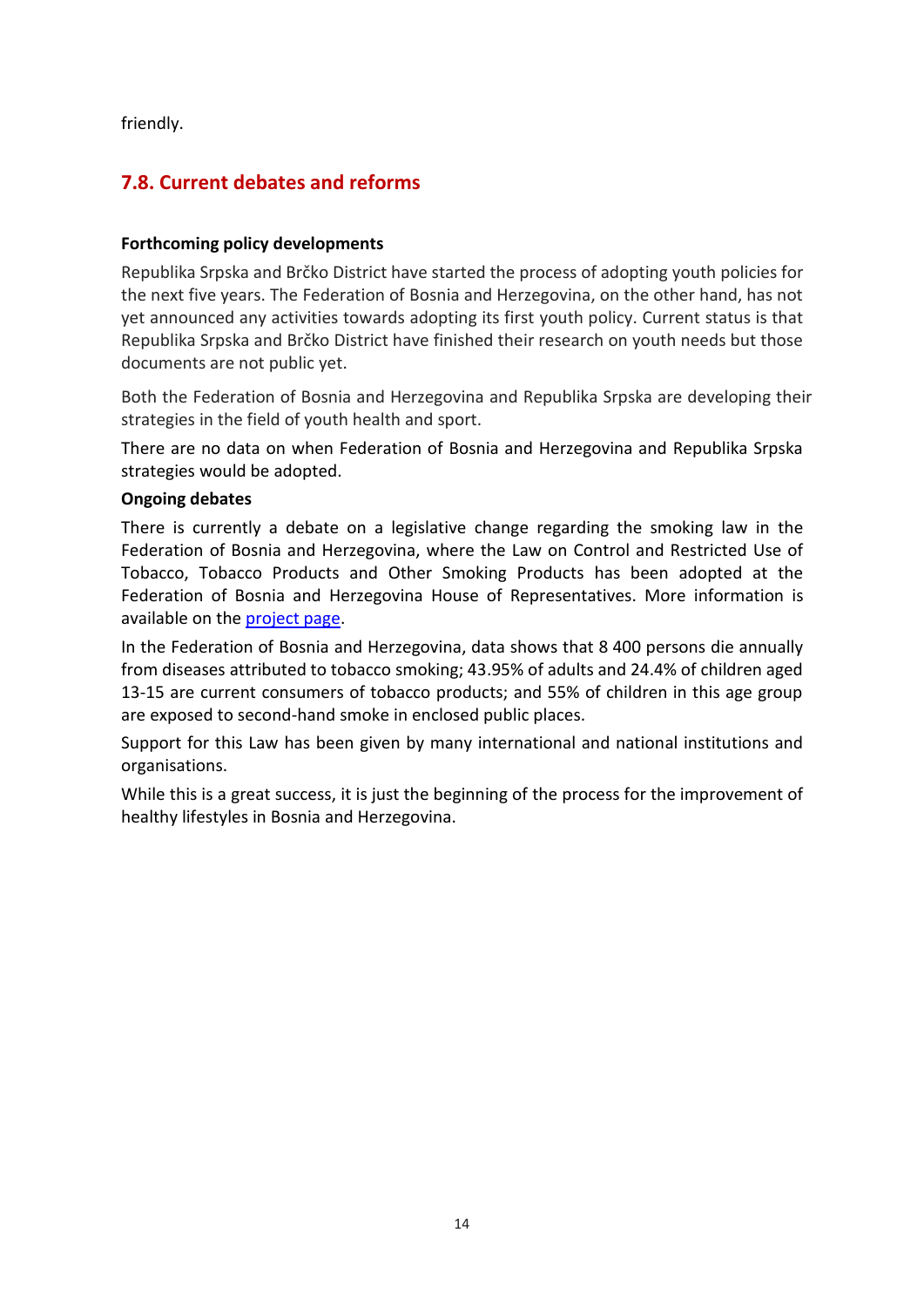#### **References**

Manual for youth participation in programmes of social politics and health (Priručnik za učešće mladih u programima socijalnih politika i zdravstva), available at [https://bit.ly/3FaNHJK,](https://bit.ly/3FaNHJK) accessed 19 December 2021.

Mental Health and Well-being of Children and Adolescents during and after COVID-19, available at [www.unicef.org/bih/en/stories/mental-health-and-wellbeing-children-and](http://www.unicef.org/bih/en/stories/mental-health-and-wellbeing-children-and-adolescents-during-and-after-covid-19)[adolescents-during-and-after-covid-19,](http://www.unicef.org/bih/en/stories/mental-health-and-wellbeing-children-and-adolescents-during-and-after-covid-19) accessed 19 December 2021.

Mental Health Legislation in Bosnia and Herzegovina, available at [https://bit.ly/30FwFnS,](https://bit.ly/30FwFnS) accessed 19 December 2021.

Ombudsman Special report on Children health protection in BiH (Specijalni izvještaj Zdravstvena zaštita djece u BiH), available at [https://bit.ly/3E7GYid,](https://bit.ly/3E7GYid) accessed 19 December 2021.

Population Situation Analysis in Bosnia and Herzegovina, available at [https://bit.ly/3GRy9uA,](https://bit.ly/3GRy9uA) accessed 19 December 2021.

Situation Analysis of Children in Bosnia and Herzegovina, available at [www.unicef.org/bih/en/reports/situation-analysis-children-bosnia-and-herzegovina,](http://www.unicef.org/bih/en/reports/situation-analysis-children-bosnia-and-herzegovina) accessed 19 December 2021.

Social Inclusion in Bosnia and Herzegovina 2020 National Human Development Report, available and a state of the state of the state of the state of the state of the state of the state of the state of the state of the state of the state of the state of the state of the state of the state of the state of th www.ba.undp.org/content/bosnia\_and\_herzegovina/en/home/library/nhdr/NHDR2020 [SocialInclusion.html,](http://www.ba.undp.org/content/bosnia_and_herzegovina/en/home/library/nhdr/NHDR2020_SocialInclusion.html) accessed 19 December 2021.

Socio-economic Perceptions of Young People in Bosnia and Herzegovina, available at [www.ba.undp.org/content/bosnia\\_and\\_herzegovina/en/home/library/publications/youn](http://www.ba.undp.org/content/bosnia_and_herzegovina/en/home/library/publications/young-people-in-bih-share-their-socio-economic-perceptions-and-e.html) [g-people-in-bih-share-their-socio-economic-perceptions-and-e.html,](http://www.ba.undp.org/content/bosnia_and_herzegovina/en/home/library/publications/young-people-in-bih-share-their-socio-economic-perceptions-and-e.html) accessed 19 December 2021.

The combined fifth and sixth report of Bosnia and Herzegovina on its implementation of the convention on the rights of the child, available at [https://bit.ly/3yEKtf7,](https://bit.ly/3yEKtf7) accessed 19 December 2021.

The third report of Bosnia and Herzegovina on implementation of the European social charter /revised/ articles 11, 12, 13, 14, 23 (group ii: health, social security and social protection), reporting period: 1 December 2008 to 31 December 2011, available at [https://bit.ly/3e9bpdf,](https://bit.ly/3e9bpdf) accessed 19 December 2021.